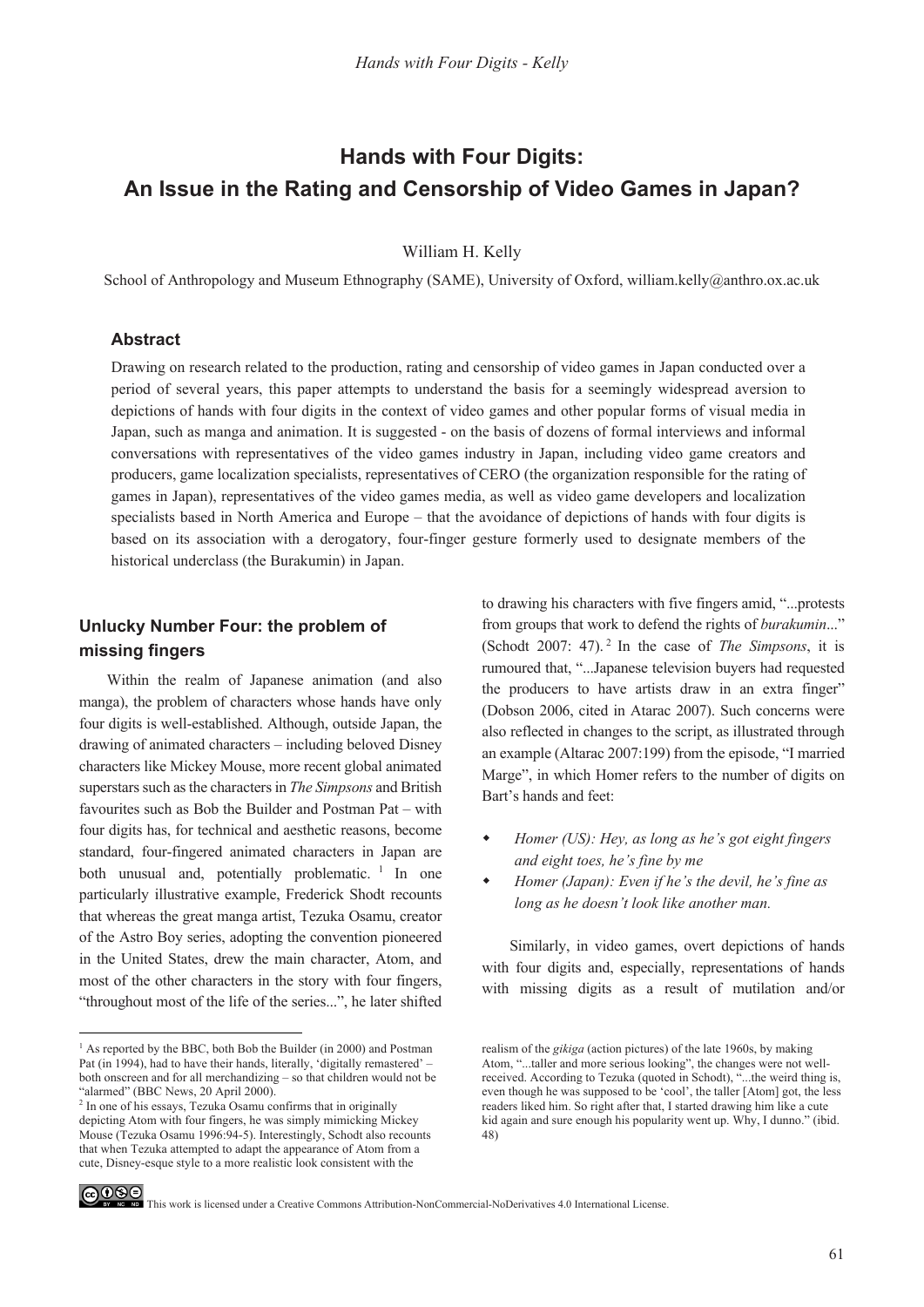dismemberment, are avoided. In one well-publicised example, the box cover art for the video game, *Left 4 Dead*  (developed by Turtle Rock Studies and Valve Corporation, 2008), which featured a mutilated hand with four fingers, but thumb missing (apparently ripped or torn off), was amended for the Japanese market so that, in one version, the thumb appeared to be tucked behind the otherwise intact hand, whilst in the other, a marketing bubble/sticker was strategically placed to obscure the missing digit. In the localization of *Crash Bandicoot* (Sony Computer Entertainment, 1996), one of the most successful imported games ever in Japan, artwork for the four-fingered main character was altered to include a fifth digit (Adams 2014:189). More recently, in the adaptation for Japan of the (downloadable for PlayStation 3) game, *Fat Princess* (Sony Computer Entertainment, 2009), all characters with four digits in the original version of the game, were given an extra, fifth digit for Japan. Finally in the Japanese version of the American-made game, *Abe's Odyssey* (Oddworld Inhabitants, 1997), Abe, a Mudokon (=fictional humanoid species) butcher/meat-packer and the game's main character, was given three digits instead of the four digits he had in the original version. 3 Although this adaptation was made in response to the particular sensitivities of the Japanese market, it became a permanent and globally-applicable design change for all subsequent games in the series.

*Abe's Odyssey* is an especially interesting example of the four-finger issue because of its wider narrative context and background story, which warrants further, brief elaboration. Inhabitants of the fictional game world, 'Oddworld', include the Mudokon, who are essentially labourers and the Glukkon, the capitalist class who dominate the Mudokon. Mudokon are further classified as either 'civilised', meaning enslaved and forced to work in dangerous, dirty and difficult forms of labour which involve degradation of the natural environment, such as working in Rupture Farms, the largest meat processing plant in Oddworld or the brewery and 'natives', who have never been slaves or who have been freed and who tend to work in jobs that nurture and cultivate the environment. Mudokon are something of a fallen group, having historically enjoyed

an equivalent status to the Glukkon and been associated with nobler religious and artistic pursuits and professions. Although Mudokon and Glukkon originally entered into business/industrial partnership, the Mudokon were eventually subjugated into slavery/labouring. When Abe accidentally discovers that, in response to falling profits caused in part by falling stocks of the creatures that serve as the main source of meat, the Glukkon are planning to launch a new line of tasty treats made from the flesh of Mudokon, he escapes from the plant and, following a mystical experience which occurs after bumping his head, makes it his mission to emancipate his civilised Mudokon brethren. As this brief narrative suggests, it is not only the four-digit hand of Mudokon characters which might have been suggestive of Japan's historical underclass, the *burakumin*, but also the relationship between their employment/enslavement – as butchers in a meat-packing factory or undertakers for example – and their subjugated status in Oddworld society. It is perhaps therefore not surprising that the management of Oddworld Inhabitants were strongly advised against attempting to sell a game with four-fingered characters in Japan, on the grounds that they might face legal challenges from groups such as the Burakumin Liberation league.4



Fig. 1 Mudokon 'civilised' and 'native' professions, including (left-to-right): scrub (lowest of the low), butcher and recycler/tree cutter (all civilised) and tree grower, water gatherer and undertaker (all native). Image reproduced with permission from Oddworld Inhabitants.

<sup>3</sup> (Sources: http://www.vgfacts.com/game/oddworldabesoddysee/ http://dwellers-of-oddworld.deviantart.com/journal/Abe-returns-with-4- FINGERS-in-tact-248106555)

<sup>4</sup> (Source:

http://oddworldlibrary.net/toe/FAQ#Why\_did\_Mudokons\_lose\_a\_finger between Abe's Oddysee and Abe's Exoddus) According to Lorne Lanning, founder and CEO of Oddworld Inhabitants, the company which created and developed the Oddworld series, following a meeting with Softbank about the possibility of inclusion of Oddworld games in Gamebank, the newly proposed video game dimension to Softbank, Lanning was advised that game characters with four digits were likely to be problematic in Japan and that they should either be changed or, alternatively, Oddworld Inhabitants should be prepared to make

financial reparations (as Disney had purportedly done) in order to retain the original look of its characters (without adaptations) in the Japanese market. According to Lanning, a middleman, who was not Japanese, explained to him that a character with four fingers would be as offensive to the Japanese as a game character wearing a yellow arm band would be for the Jews. Lanning explained that whereas he understood a cultural sensitivity to depictions of characters with four fingers, what he could not understand was how, if such characters were so offensive, they could be tolerated in exchange for financial compensation, an arrangement which appeared to him as a kind of 'shakedown'. As a result, he agreed to change all controversial depictions, rather than pay (personal interview, 31 October 2014).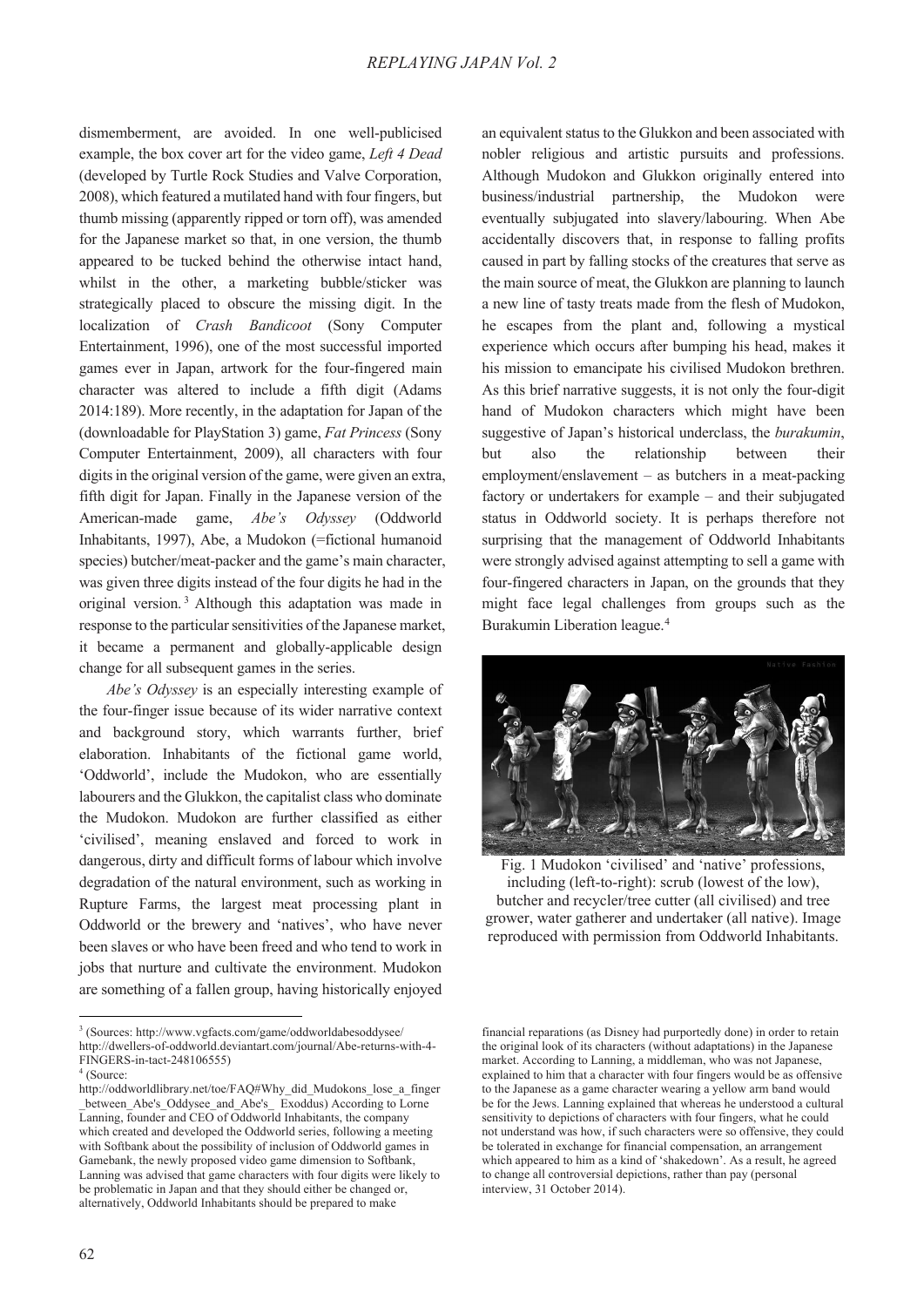During the course of conducting research related to the production and consumption of video games in Japan over the last decade, focusing in recent years specifically on the rating and censorship of games, I have discussed this issue with several video game creators and producers who had encountered the issue first hand in the context of producing and/or marketing their games in Japan, with game localisation specialists in Tokyo who were familiar with the issue, with several non-Japanese video game producers/creators and game localisation specialists who were working in Japan or who were otherwise familiar with and/or had engaged with the Japanese market and with a senior representative of the Computer Entertainment and Rating Organisation (CERO). In most cases, it was not an easy subject to discuss, regardless of how delicately the topic was broached. In one case, when I asked a Japanese video game developer, who I was aware had encountered the issue in the context of one of his well-known games, about this, his initial response was that it was not a good topic to talk about. After following up with an email message, explaining the exact intentions of my research, I was granted a followup interview, during which we very briefly revisited the issue (personal interview, 23 September 2017). On another occasion, when I attempted to ask whether the issue was encompassed in the formal criteria for rating games in Japan, my interviewee became visibly uncomfortable, simply denying that it was a relevant issue (personal interview, 13 September 2017).<sup>5</sup> Others were less reticent to discuss the issue, but on the understanding that I would not reveal their identities in publications. Two interviewees – both localisation specialists - advised against publishing about the issue in Japanese in Japan, suggesting that it should be alright to publish in English. When I questioned one interviewee, a game localisation specialist at a large and well-known Japanese video game producer, about why the issue seemed to be so sensitive, he confirmed that it was due to fear of the potentially hostile reaction of organisations protecting the rights of the Burakumin (personal interview, 26 September 2017). The reticence of some to engage with this issue explicitly meant that conducting research on the topic could, occasionally, be awkward and uncomfortable, if not ill-advised.

<sup>5</sup> This was countered in a subsequent interview with a game localization specialist, who claimed that, in fact, the issue was encompassed in the formal criteria for the rating of games in Japan (personal interview, 26 September 2017). Since it was not possible to access these criteria directly, independent verification was not possible.

 $\overline{a}$ 

 Nevertheless, a few general observations on the basis of preliminary research in the context of video games can be made. First, although there is a consensus with regard to an aversion of depictions of hands with four digits<sup>6</sup>, it is not clear that this is a blanket prohibition and there do seem to be exceptions, including Disney characters and characters in selected other video game titles, such as *Cuphead* (2017). These may sometimes be due to the fact that the characters depicted are not sufficiently humanoid and are thus exempt from the general rule. Although, in the case of Disney, the reason for the exemption has not been verified by the author, there is a long-standing rumour (unconfirmed) in circulation in online publications, in discussion forums and social media and mentioned by several interviewees, that Disney pays an annual fee in lieu of making changes to the appearance of its flagship characters. This seeming variation has led to the adoption of a case-by-case approach to this research, exploring how individual companies have encountered and, where necessary, engaged with this issue.

There are, in fact, multiple explanations in circulation for why hands with four digits are problematic in Japanese popular culture and popular media and for the specific association between four fingers and the *burakumin*. Perhaps the most ubiquitous of these – well documented in academic literature from a wide range of disciplinary perspectives pertaining to Japan - is that holding the hand with four fingers (usually pointing down) and the thumb tucked back across the palm is a well-known gesture used to connote the *burakumin* or, *yotsu* or *yottsu* (four), a derogatory term for the *burakumin*. 7 Although most commentators agree that the gesture signifies four-legged creatures or animals, signifying the association between the *burakumin* and animals through employment such as butchery or leather tanning (or even implying that *burakumin* are animals or are like animals via association), it has also been suggested that *yotsu/yottsu* refers to the fourth class or caste in what was historically a three class/caste system, the implication being that the *burakumin*  are therefore outside the system, literally 'unclassified'. <sup>8</sup> Others have suggested that the four finger gesture is suggestive of the fact that *burakumin* were, as a result of kind of labour they engaged in, more likely to lose fingers accidentally. Within the context of discussions pertaining

 $6$  In an essay on game design by Endo Masanobu, it is noted that "four" fingers is a discriminatory expression and should not be used. (Endo Masanubu 2012:99)

<sup>7</sup> In his *Discriminatory and offensive words,* Kobayashi Kenji notes that whereas "yotsu" was once a typical discriminatory word, it is now just an example of excessive regulation (2011:136-7)

<sup>8</sup> In his 1924 article, 'The Eta Movement, published in *The Communist International*, Katayama Sen includes the following footnote in reference to the four-fingered gesture: "Before the bourgeois revolution of 1868, there were three recognised classes in Japan. The Eta were not included in any of these classes. Hence, holding up four fingers to an Eta is a popular form of insult. (Katayama 1924: 128).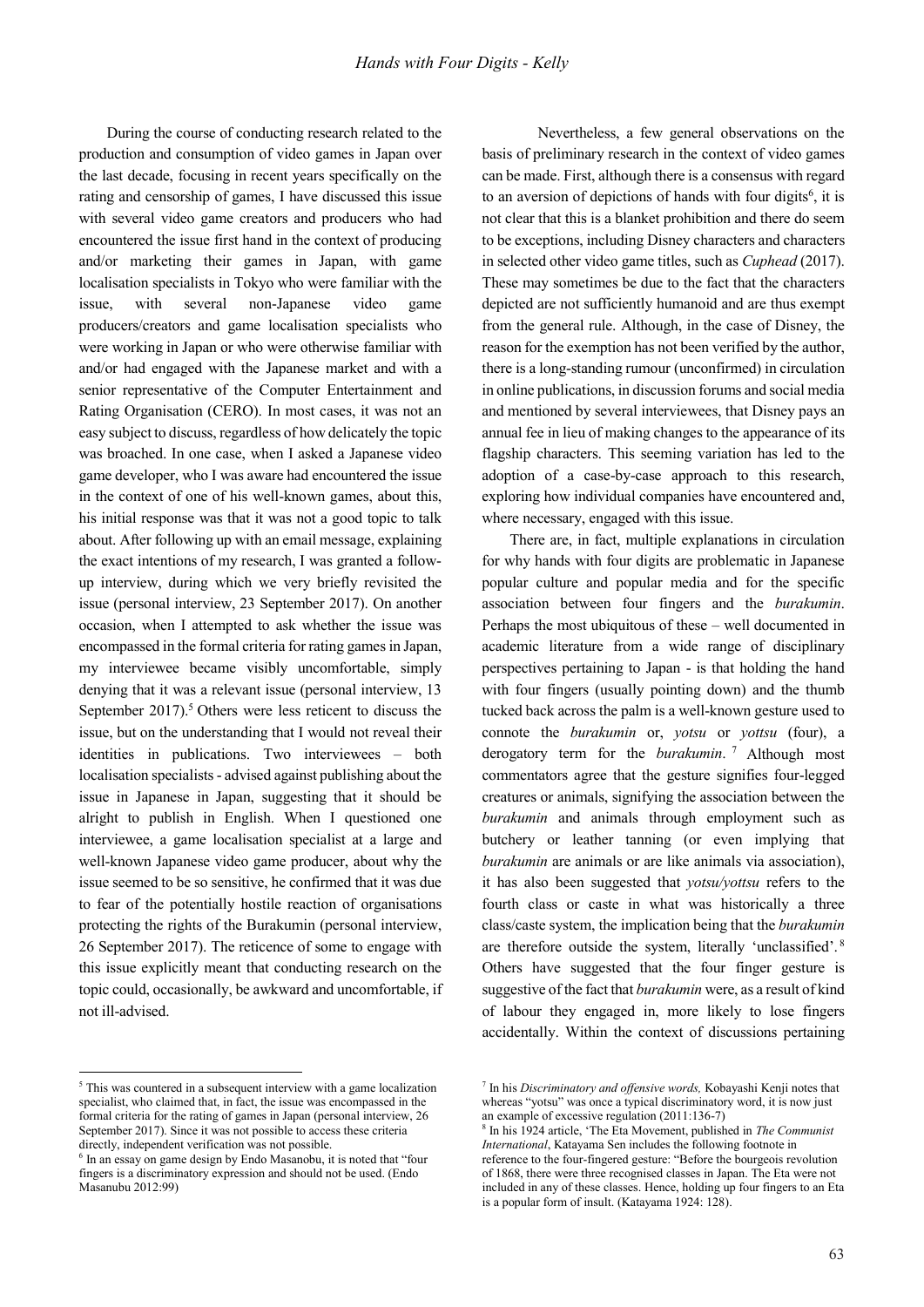particularly to the avoidance of four-finger characters in popular culture, the association between missing digits and the *yakuza* has been mentioned, for example with reference to the adaptation of Postman Pat and Bob the Builder for the Japanese market. <sup>9</sup> Finally the alliterative association between four and death (both of which can be rendered as *shi*), which is often cited for example to account for the absence of (labelling of) a fourth floor in buildings in Japan, has also been noted.

Whilst all of these explanations are 'alive' (in circulation) in society and may be, to a greater or lesser degree, relevant in understanding the specific association between four (*yotsu*/*yottsu*) or four fingers and the *burakumin* and, more generally, the negative (or at least problematic) perception of the number four, they are not sufficient, in themselves, to account for the acute sensitivity to the depiction of four fingers in the context of videogames, animation and in the wider mass/print media in Japan. Although there was nearly complete consensus among the many video game industry representatives with whom I spoke, that dismemberment and, specifically, the display of hands with four digits was problematic, the exact justification for this sensitivity are either non-existent, incomplete or altogether unconvincing. For example, the explanation that animation viewers and video game players in Japan, especially the young, may find characters with four fingers scary and gangster-like has been challenged by critics/commentators who doubt that children react in this way, suggesting that producers were being too sensitive. The explanation probably raises more questions than it resolves. Why would the depiction of an animation or video game character with four digits automatically suggest *yakuza* or derogatory reference to the *burakumin*, regardless of the wider narrative context? Does this association really exist in the minds of Japanese children and, if so, what is the evidence? The comments of video game players and Japanese popular culture enthusiasts alluded to above – about the seeming incongruity of the prohibition against depictions of dismemberment, including hands with four

digits and the tolerance of much more extreme content – prompt the question of how this particular category of content is related to other categories of content and what, if any, the wider principles and/or criteria for such judgements may be. In order to begin to address these questions and elucidate the prohibition of depictions of hands with four digits, it is necessary to explore the intersection between the politics of censorship and the politics of the *burakumin* in Japan, with particular reference to the four-fingered gesture.

#### **Social Life of a Gesture**

According to Orbaugh, use of the term, *yotsu* or *yottsu*  as an epithet for the *burakumin* has a long history, dating to as far back as the thirteenth century. The persistence of discrimination against the *burakumin* following the legal dissolution of the caste system in the Meiji period led to the politicization of the *burakumin* issue and emergence of organizations for the protection of *burakumin* rights, such as the *Suiheisha*, which was established in 1922 and which was particularly active in the 1920s and  $1930s^{10}$ , and its postwar replacement, the National Committee for Buraku Liberation which later became the Buraku Liberation League (BLL). Almost immediately following its formation, the *Suiheisha*  began to take concerted action against insulting and derogatory terms of reference for the *burakumin*, including *eta*, *doetta* and *yottsu* (four), the latter of which might be accompanied by the derisive holding up of four fingers. Protests usually involved lodging complaints – sometimes collectively, vocally and publicly  $-$  in a bid to solicit an apology, which normally settled the matter or, in more severe cases, a public retraction in print (Gottlieb 2006:57).

During the peak of its political activity during the 1920s and 1930s, the *Suiheisha* was extremely active in cataloguing incidences of discrimination, especially the use of insulting and derogatory language<sup> $11$ </sup>, and in applying collective political pressure to publicise transgressions and, where possible, to extract an apology or, in more severe cases, a public retraction in print, from the offender (Gottlieb 2006: 57) in a strategy known as *kyûdan* (denunciation).12

<sup>&</sup>lt;sup>9</sup> See for example Martinez 1998:9 and BBC News, 20 April 2000. Although the basis for the four-finger issue is not exactly the same for the *yakuza* and the *burakumin* – *yubitsume* (voluntary cutting off of part of a finger as atonement for mistakes made and/or offences committed) in the case of the former and association with animals in the case of the latter – the close historical association between these groups (e.g. disproportionate *burakumin* membership in the *yakuza*) suggests that their concerns are not necessarily entirely mutually exclusive. West (2006) cites an interesting and illustrative example of when comedian Yasushi Yokoyama displayed four fingers (with his pinky bent) to indicate *yakuza* in a conversation about underworld loans on an NTV programme, triggering a protest from the Burakumin Liberation League on the grounds that the gesture suggested *yottsu,* which prompted an apology from the network.

 $10$  The number of campaigns peaked in 1923 (1,462) and continued at a rate of 500 (or more) per year until the late 1930s (Neary 1989, cited in Gottlieb 2006).

<sup>11</sup> Gottlieb mentions in particular use of the words, *eta, doetta* and *yottsu*, as well as the derisive holding up of four fingers. (2006: 57) <sup>12</sup> One notorious and well-documented (Katayama 1924; Neary 1989; Siniawer 2008) example was the so-called Shimo-Mizu incident, which occurred in Nara Prefecture in March, 1917. The incident was triggered when Mr. Kumakichi Morita, a member of *Kokusuikai*, a nationalist organization, insulted Mr. Katsujiro Minaraitso, a burakumin and member of *Suiheisha* by raising four fingers in derision at a wedding procession. When an apology was demanded and refused, several hundred members of *Suiheisha* staged a protest near the offender's residence. *Kokusuikai* responded by arming and amassing hundreds of its own members, which in turn resulted in an escalated response from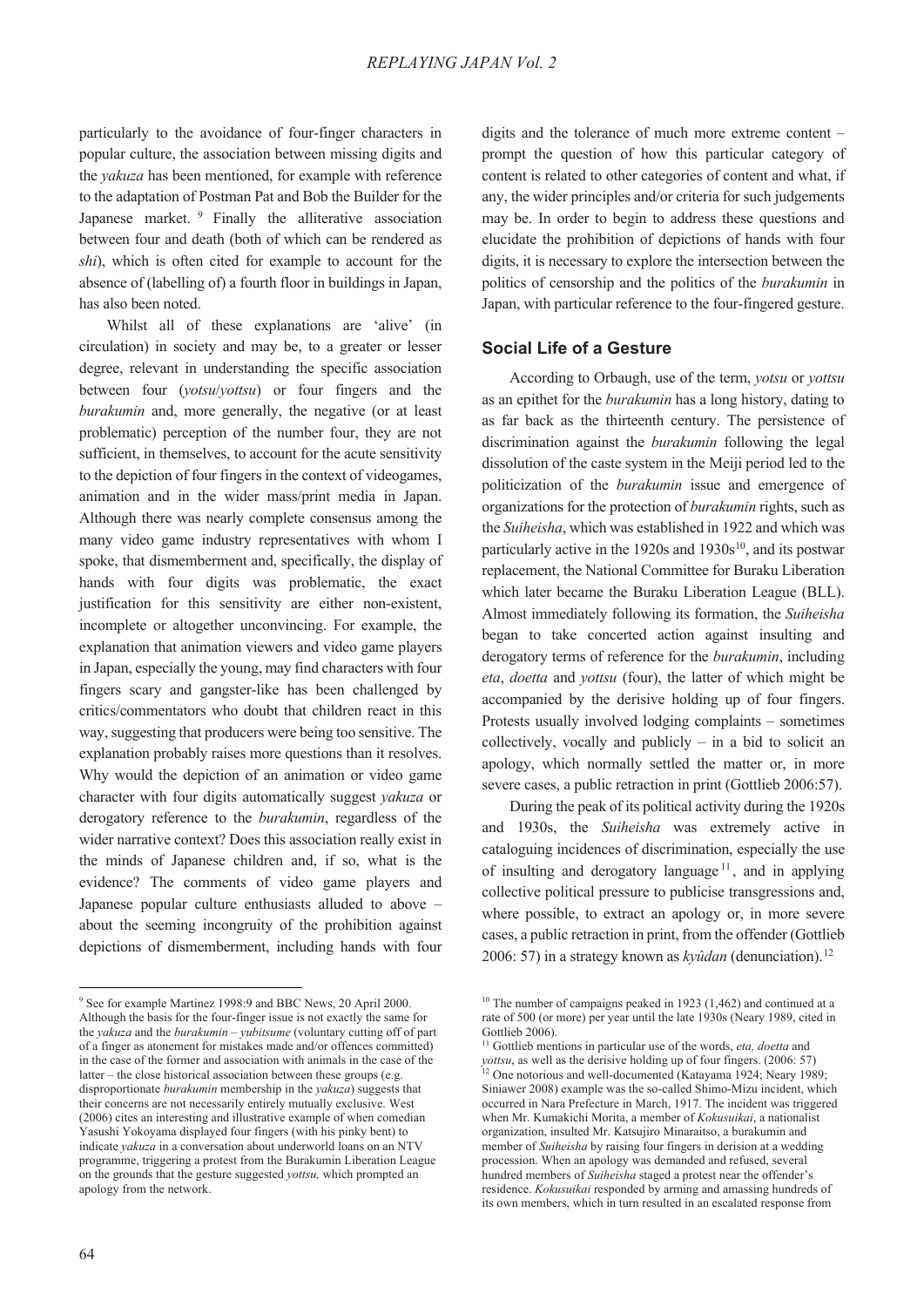The assault on use of discriminatory language, gestures and other references was not limited to individuals, but encompassed both public and private organizations departments of government, schools and other public offices - and the mass media, including the print/news media and publishing. Gottlieb mentions, as an early illustrative example from literary publishing, the writer Tôson's 1906 novel, *Hakai* (The Broken Commandment), which is the story of a teacher in rural Japan who struggles with the psychological consequences of having hidden his Burakumin origins. Although the novel might have been construed as highlighting, through the experience of its protagonist, the plight of the Burakumin in Japanese society, it was instead condemned by *Suiheisha* for perpetuating what the organization viewed as, "discrimination against Burakumin by exposing them to public curiosity" (Gottlieb 2006:34). In 1926, the novel was included on the agenda of the *Suiheisha* Fifth National Conference with the view to determining whether denunciation should be carried out against its author, but the motion was not upheld, in spite of it containing 71 references to 'eta', 38 references to 'shinheimin' and six references to 'chôri', all derogatory terms denoting outcaste status. Nevertheless, in 1929, Tôson voluntarily withdrew *Hakai* from publication following an attempt by a breakaway Kantô Suiheisha group to extort money, leading to threats against the publisher, *Shinh ôsha*. When the novel was re-published ten years later, in 1939, Tôson had removed potentially controversial terms of reference to the Burakumin, including 'eta', 'shinheimin', 'senmin', 'kāto jinshu' (inferior race), 'chōri', 'yubi wa yon hon' (four fingers) and 'yotsuashi' (four legs), replacing them with generic, 'bukaku no mono', 'onaji mibun' (of same status) or other, similar neutral terms (Gottlieb 2006: 34).

The example highlights several persistent and characteristic features of the engagement between *Suiheisha*  and subsequent buraku rights organisations and the problem of Buraku discrimination, particularly in the context of publishing and the print media. First, the approach towards references to the Burakumin deemed derogatory or offensive, even in the context of a fictional narrative which may be attempting to realistically render, without condoning, social discrimination, is nonetheless censorious, seeking omission of any terminology which could be construed as offensive, regardless of its narrative context or the intentions of the

 $\overline{a}$ 

author. This orientation is reflected in a 1957 report to the Buraku Liberation League's national meeting, which clarifies the organization's position that, "many literary works did no more than entrench existing stereotypes about Burakumin" (ibid). Secondly, the example highlights the role and influence of *Suiheisha* and, in the contemporary context, its descendant organizations, in defining the parameters of what constitutes discrimination with reference to the Burakumin and reflects the uncompromising and sometimes even aggressive tactics employed in the enforcement of transgressions. Finally, the case is suggestive of the effectiveness of *Suiheisha* protest campaigns and tactics in forcing capitulation by those accused of discrimination. Following a period of active suppression of *Suiheisha* and its activities in the years preceding and during the war, activity resumed with the establishment of the National Committee of Buraku Liberation in 1946. In 1951, the organisation's strategy of denunciation was consolidated in a report to the national meeting, in which both the frequency of incidences of discrimination and the role of journalism (and its attendant social influence) were noted. In the absence of what was deemed adequate legal protection against acts of discrimination, denunciation became a principle strategic tool and means of resistance, allowing,

*...Buraku people to accuse persons who discriminate against them. It seeks to have them reflect and apologise. Through this process, both the discriminating person and the Buraku people discover the background in society which produces discrimination. The ultimate aim of denunciation is to educate the person who was discriminated against, to help probe why discrimination still exists and to awaken the dignity of humanity.* (quoted in Gottlieb 2006: 59).

During the summer of 1951, articles deemed to be discriminatory against the Burakumin were published in all three of the Japan's major newspapers (*Asahi*, *Mainichi* and *Yomiuri*), as well as in leading magazines such as *Bungei Shunju*. Gottlieb reports that usage of the term 'tokushu buraku' seven times by Asahi employees or in Asahi publications in the 1950s and 1960s resulted in a full-scale denunciation of the company by the headquarters of the Buraku Liberation League in November, 1967, making the point that,

*Suiheisha*. Following bloody skirmishes between the two sides and repeated, unsuccessful attempts to mediate a settlement, the issue was finally resolved when Mr. Morita agreed to an apology, to the relief of a frightened and terrorised citizens. Another incident, recounted by Neary (1989), involved Dr. Funagi, a police surgeon and local worthy who,

when he used the four-finger gesture to refer to *burakumin* patients in a meeting of local doctors, sparked a collective protest of *Suiheisha*  members which was only diffused when the doctor made a public apology and agreed to distribute 7,000 leaflets.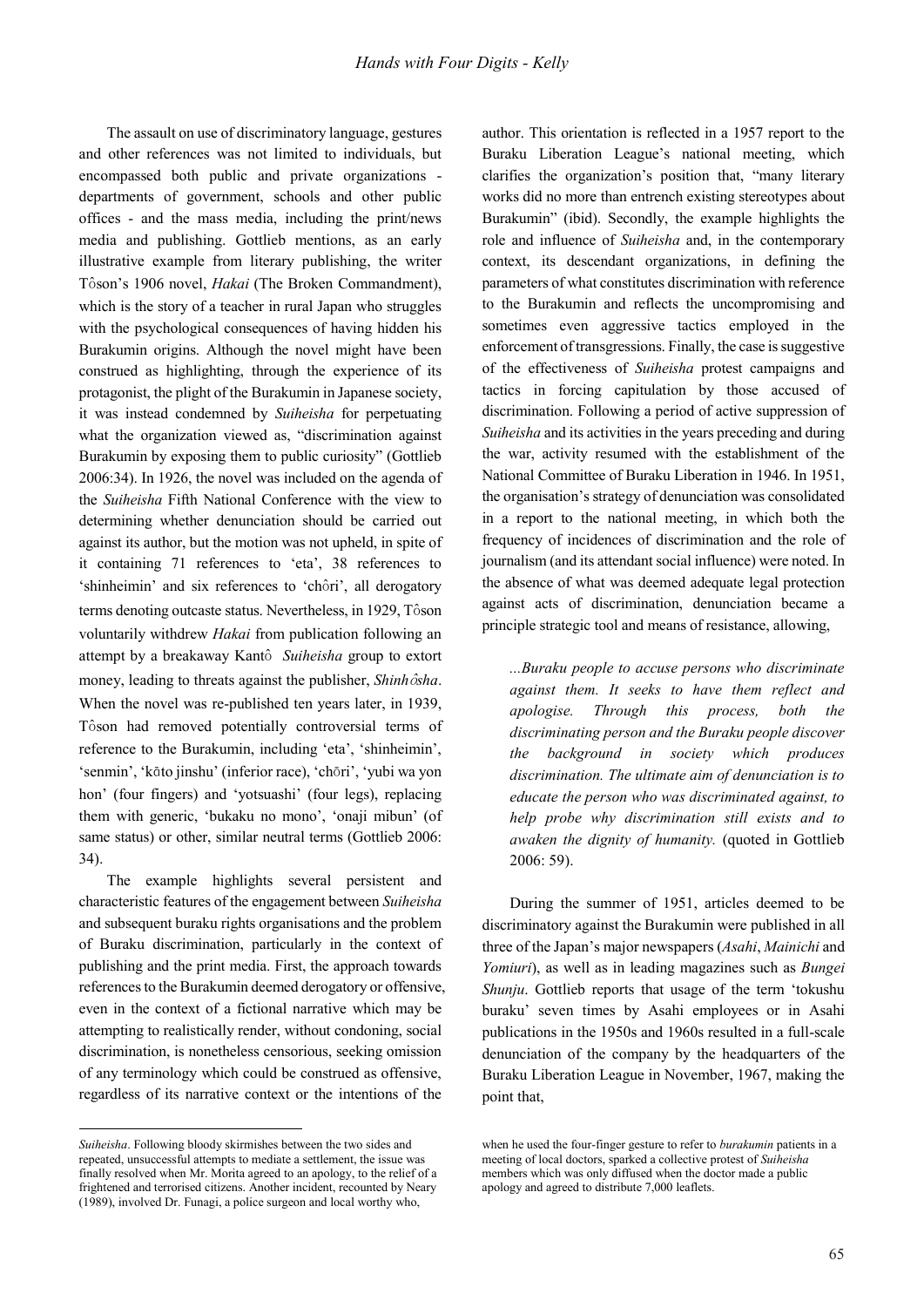*...no matter how pure the intentions of the writers or how socially affirmative the text surrounding the words 'tokushu buraku' might be... persistent use of the term contributed to increasing and perpetuating discrimination against the Burakumin.* (Gottlieb 2006: 58)

According to Gottlieb, it was during this period (1950s and 1960s) that,

*...the League's attitude towards discriminatory language in public discourse, always stern since the 1920s levellers days, hardened into the unyielding stance which was to bring media organizations to heel*. (ibid: 64)

It was not just the print media, but also television which was the target of censure by Buraku rights organizations. When, in April 1973, Terebi Nishi Nihon broadcast the film, *Ukigawa* (The Floating Weed), in which the son of the film's hero, a wandering performer, is advised not to marry a woman in the troupe since he and she were, 'of different races' (*jinshu ga chigau*), the Buraku Liberation League took exception to the reference to 'travelling player', which was traditionally a Burakumin or *hinin* occupation, and the expression 'of different races', arguing that it contravened a 1969 Law on Special Measures for Doowa Projects'. In response to the television company's defence that the film was an artistic work from an earlier era and that therefore a complaint on the grounds of discrimination was inappropriate, the BLL launched a massive and sustained campaign of complaints until the channel finally capitulated. (Gottlieb 2006:60)

In an interesting case of self-censorship at another Tokyo television network, a sequence depicting the floor manager counting down – both verbally and visually using the fingers of his hand – to the start of the network's news hour was amended so that the word 'four' could not be heard and the accompanying display of four fingers was blurred out using the same techniques usually associated with the blurring of the pubic area. (West 2006:158) In another incident, when comedian Yasushi Yokoyama displayed four fingers, with his pinky finger bent back, to indicate the *yakuza*, in the context of a conversation about underground loans on a program broadcast on NTV, it triggered a protest from the BBL – on the grounds that the gesture suggested *yottsu* (four) – which resulted in the network issuing a formal, written apology (West 2006:159). Finally, Gottlieb cites the example of a television

advertisement from 1973 for Ripobitan D, in which the expression, ヨツ! お疲れさん! (Yotsu! Otsukaresan!), which translates roughly as, "calling all who are tired" was amended to ヨお! おつかれさん! (Yo-o! Otsukaresan!) in order to avoid utterance of *yotsu*, even though its meaning in this context is different from 'four', and thus to circumvent any possibility of its being misunderstood for the derogatory term for the Burakumin (2006:67). As such incidences illustrate, it was not only overt references to the Burakumin which were deemed problematic, but also gestures and/or utterances which could be construed, however obliquely, as suggestive of the Burakumin, regardless of their particular context.

It was not only print and broadcast media companies which were implicated for alleged discrimination by the Buraku Liberation League and related groups. The denunciation of the city of Kyoto in 1951 after one of its employees wrote a story deemed to be derogatory to the Burakumin inaugurated, "...what was to become the Buraku community's new strategy of focusing denunciations nationwide not on individuals...", as had been the practice of the *Suiheisha* in the 1920s and 1930s, "...but on institutions, with the interest of influencing policy" (Fowler 2000:24, cited in Gottlieb 2006:58). Japanese companies, some of which were known for (or suspected of) hiring/employment practices which were discriminatory towards the Burakumin, were also targeted. Gottlieb cites, as an example of such practices, the annotation of personal history documents provided by private investigators as part of the job application process:

*The symbol \* near somewone's address meant the address had been identified as being Buraku; the numeral 4 inside a circle on the paper meant that the person was of Burakumin descent.* (Gottlieb 2006:55)

As Gottlieb further clarifies, "Once the symbol \* was noted, no further investigation as to the suitability of the applicant for employment was considered; they were automatically excluded" (ibid.). Finally, commenting on denunciation in the context of schools, West quotes one teacher's perspective on the procedure of dealing with such incidences,

*At every High School, anytime something happens, the Burakumin Liberation League calls it a discriminatory incident and does a thorough investigation. Depending on the local branch, the principal or the person in charge of anti-discrimination education (d*|*wa ky*|*iku) is called to give testimony and soon the*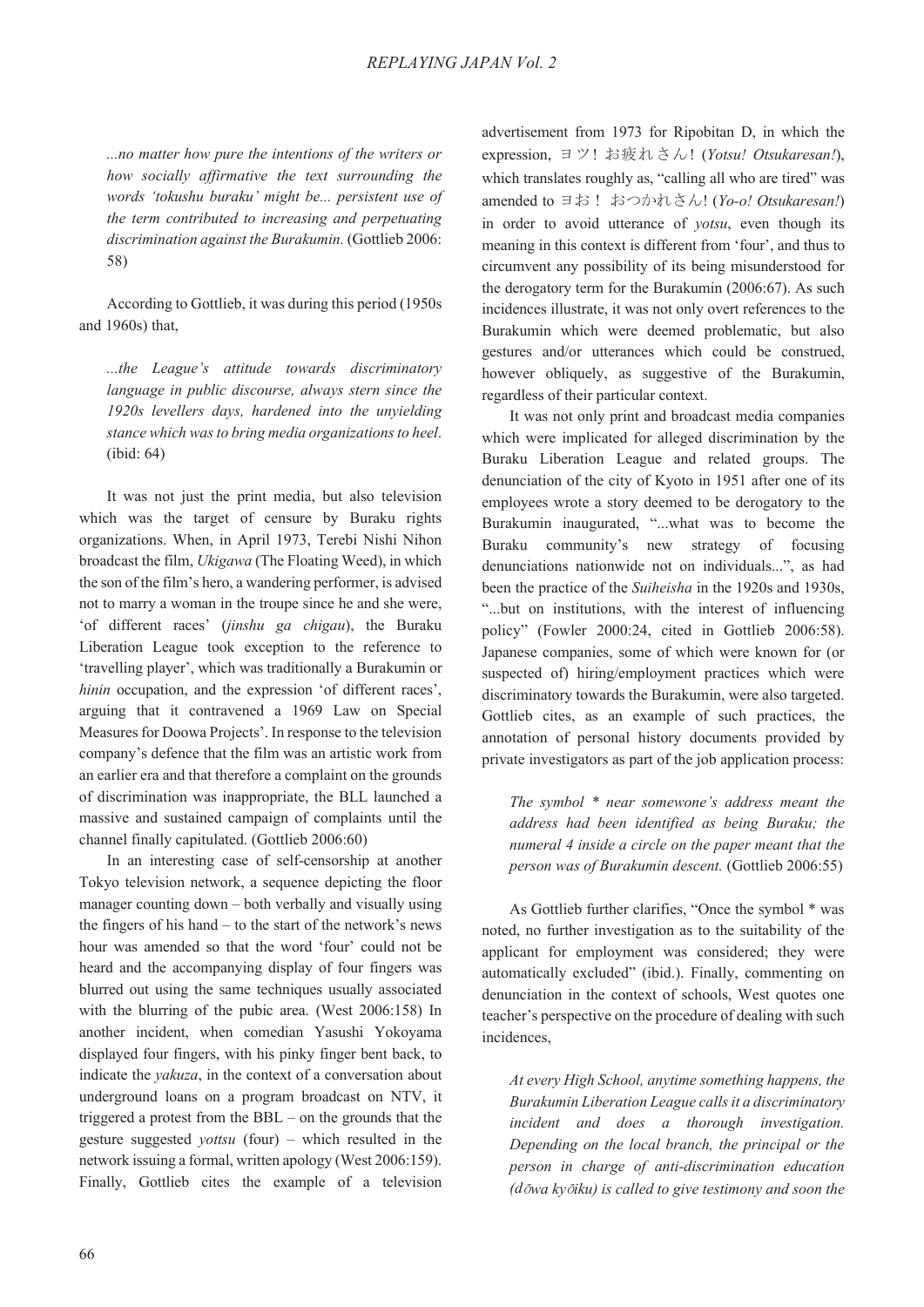*whole school is asked to prepare a "summary". Teachers work themselves to death over it, have to take the next day off to rest, and the students suffer. After many hours, a report of several hundred pages is submitted. Then on the day of the 'denunciation lesson', every single teacher had better show up.*  (West 2006: 157-8)

This brief overview of the emergence, evolution and politicization of organizations representing the rights of the Burakumin and their engagement with both Japanese individuals and institutions suggests several key characteristics of efforts to negotiate the issue of discrimination against the Burakumin in Japan.

The first is the vigilance with which incidences of discrimination (or suspected discrimination) have historically been and continue to be pursued by organizations representing the interests of the Burakumin (or, perhaps more accurately, descendants of the former Burakumin). Organizations such as the *Suiheisha* in the 1920s and 1930s and, after the second world war, the Buraku Liberation League (amongst others) have been meticulous in cataloguing 13 and publicly denouncing incidences (or suspected/alleged incidences) of discrimination against the Burakumin and campaigns aimed at identifying, embarrassing and extracting an apology from perpetrators of discrimination have been extremely effective.

In fact, as West suggests, tactics employed by the Buraku Liberation League and their predecessors in identifying, defining, denouncing and prosecuting incidences of discrimination have proven so effective as to have instilled a fear of being accused of discrimination:

*Harbouring fears like these, some people and businesses go out of the way to avoid dealing with burakumin, a strategic pattern of prejudice designed to avoid backlash. Similarly, the elite media and most of the non-elite media, avoid the topic altogether, placing it on the same taboo platter with "the emperor", right-wingers, the Korean problem, porno and privacy.* (West 2006:158)

#### According to this author,

 $\overline{a}$ 

*Burakumin are so frightening to some people that claiming to be burakumin is a favorite gangster*  *extortion tactic (apparently being a gangster alone is less effective).* (ibid.)

In terms of general public perception, West suggests that, "many people in Japan believe that burakumin ...react strongly to perceived slights", including, "the rare news reports about them" (2006:157).

The thoroughness and persistence of burakumin rights organizations in identifying and prosecuting incidences of discrimination wherever they may occur in Japanese society and the fear of the burakumin (or fear of offending the burakumin) which, according to West, has developed as a result may explain one of the most interesting aspects of the treatment of the *burakumin* issue in Japan – its "unspeakability". As Gottlieb suggests, "...mention of the Burakumin remains by and large an unspoken taboo in polite Japanese society. It is not unusual to find Japanese who profess never to have heard of the Burakumin." (p. 56). Gottlieb suggests that this silence extends to the highest levels, citing the example of the United Nations rapporteur who commented, with reference to the Japanese government's first and second periodic reports to UNCERD (United Nations Committee for the Elimination of Racial Discrimination) in 2001, that the report was silent on important issues such as that of the Burakumin. Similarly, as Mark West notes with reference to minority scandals in Japan,

*...thoughtful public conversations about minorities rarely occur in Japan. Stories about minorities are strictly controlled by the elite media, whose theory is twofold. First, calling attention to minority problems just exacerbates the problem of being a minority; the theory is that being labelled as different in Japan is itself a form of discrimination.* (West 2006:157)

Noguchi identifies "invisibility" as, "an important feature of most minority issues in Japan", suggesting that the use of four fingers serves as a euphemism which implies that, "even to speak aloud of someone's Buraku status is to risk defilement" (Noguchi 1989:77).

This 'erasure' of overt mention of the Burakumin from private, public, and media discourses in Japan, as well as from artistic and literary works, suggests a model of negotiating social discrimination based almost entirely on omission and the absence of discourse. However, as West clarifies with regard to engagement with discrimination

<sup>&</sup>lt;sup>13</sup> West alludes to this meticulousness as follows: "The Buraku Liberation League publishes accounts of discriminatory incidents in its newspapers, including what seems to be a recounting of every single

incident of anti-burakumin graffiti ever to appear on a bathroom stall." (2006:160)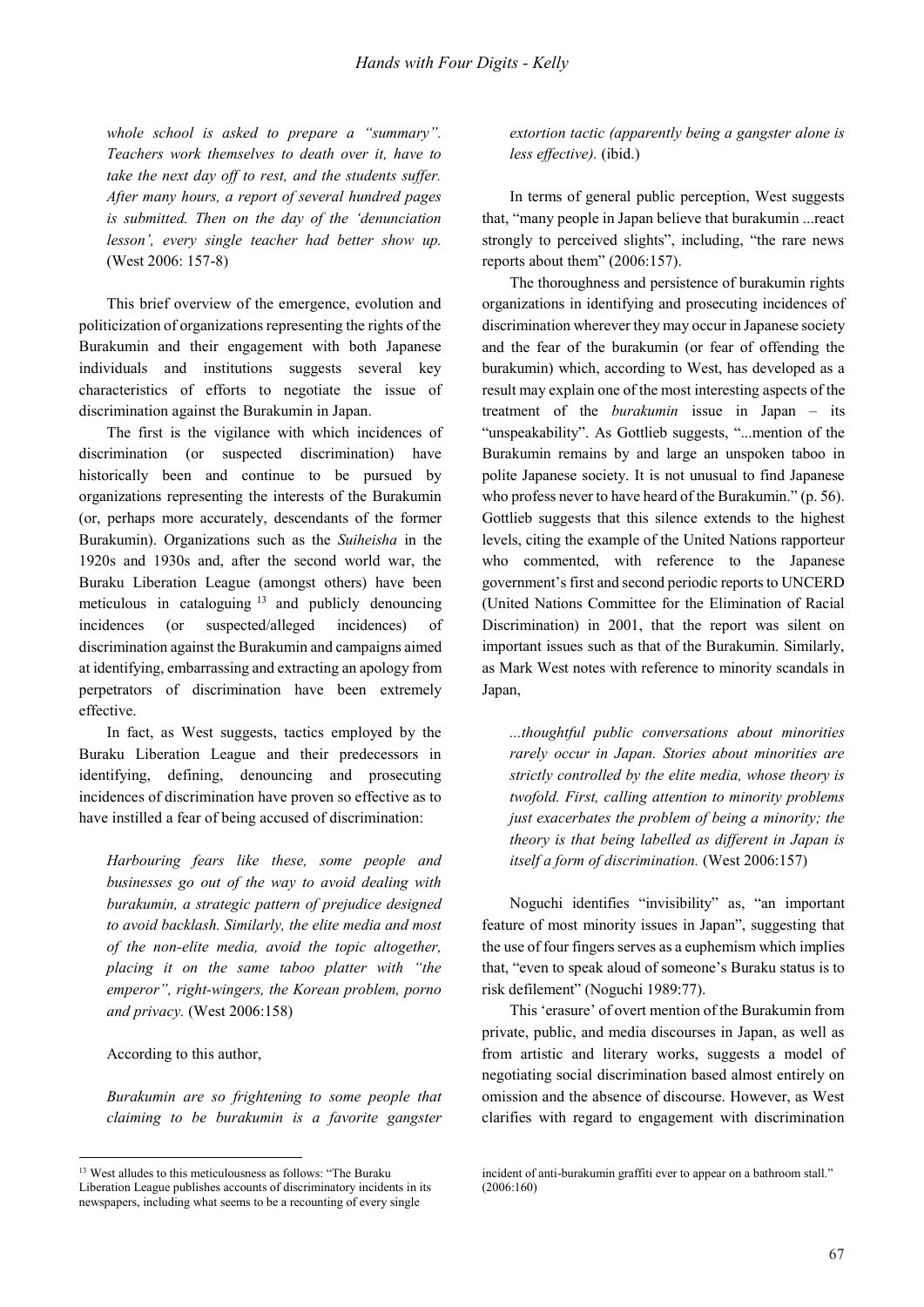against the burakumin in Japan, it is based less on general principle (e.g. concerning discriminatory behaviour per se) than on the power of burakumin interests to enforce their agenda through vigilant monitoring of anti-burakumin discrimination, powerful collective opposition to perpetrators of discrimination and, according to some, blatant intimidation of individuals, organizations and the general public<sup>14</sup>.

#### **Analysis and Conclusions**

Returning to the specific context of video games, this paper raises a number of issues and questions regarding the relationship between the rating and censorship of game content and the body, and, in particular, the incomplete body, whether as a result of violent dismemberment in the context of game play or, as is usually the case in the prohibition of depictions of hands with four digits, by design. Although the two cases (prohibition of depictions of hands with four fingers and sensitivity to images of violent dismemberment) may occasionally overlap – as in the previously mentioned example of the box cover art for the game, *Left 4 Dead* (developed by Valve Corporation; published by Electronic Arts, 2008) – the two issues are, for the most part, distinct.

As regards the widely acknowledged sensitivity to issues of violent dismemberment in the rating and censorship of games in Japan, there are at least several possible explanations. The first, suggested in academic literature related to conceptions of the body (Lock 2002, 1993; Deguchi 1999), is a belief in the body as 'inalienable', reflecting the idea that parts of the body symbolise the person, that, "...hair or nails, even after their detachment, still contain some attribute of the owner" (Deguchi 1999:122). In this sense, separation of the body may not be distinguishable from the disaggregation of the identity of the person. Cultural views on death as a process, rather than a discreet moment may also be relevant since the medicallydefined death of the body does not necessarily equate with perceptions of the death of the individual per se, which, as Lock suggests, tends to be socially, rather than scientifically determined: "Death in Japan... is above all a familial and social occasion. Even when medically determined, death becomes final only when the family accepts it as such..." (2002:8). As has been proposed elsewhere (Kelly 2010), cultural perceptions and practices regarding death,

<sup>14</sup> West suggests that, "Protesting groups usually bring claims only on behalf of their group, not based on wider principles". (2006:161) <sup>15</sup> Such 'culturalist' explanations were not always accepted when proposed to those working in the Japanese video games industry, perhaps reflecting the tendency, noted by Lock, of the majority of

including beliefs regarding the appropriate treatment of the corpse following death (especially in the case of untimely and/or violent death) may, at least in part, account for particular sensitivities and prohibitions with regard to the treatment of dead bodies in the rating and censorship of videogames, including issues related to bodily dismemberment.<sup>15</sup>

However, there are several potential limitations to such an explanation in accounting for the particular sensitivity towards bodily dismemberment in the rating and censorship of video games in Japan. First, such an explanation does not adequately account for differences in the treatment of bodily dismemberment in video games versus manga, alluded to by so many video gamers in online blogs and discussion forums<sup>16</sup>. If the basis for the problematic nature of bodily dismemberment in video games in Japan is related to cultural perceptions/conceptions of the body, why the apparent greater tolerance of images of violent bodily dismemberment in manga, as reflected in a story such as *Elfin Lied*? The interactivity of video games, and the fact that the video game user is the active participant in acts of dismemberment (either as perpetrator of victim) is, as already noted, one possibility. However, a second explanation, may lay in differences between the two industries and, specifically, differences in perceptions of the two industries amongst the Japanese public. According to this explanation, whereas manga, as the product of a long-established, more mature and mainstream popular culture industry, is relatively familiar to most Japanese people, video games, as the product of a much more recent industry are, relatively speaking, less familiar and therefore perceived as potentially more threatening to the welfare of and development of (especially younger) Japanese people. Furthermore, in terms of public perception, whereas the more experienced manga industry is assumed to have become adept at managing its public image and finessing any issues which may occasionally arise with regard to manga content, the much younger video game industry has only in the last decade or so (through its creation of CERO), begun to monitor and assess video game content with potentially detrimental effects on users, especially young users, and to advise and inform consumers through the labelling of all video games with age ratings. In short, due to the relative youth of the video games industry, video games are less familiar to

Japanese with whom she talked about brain death to, "...dismiss

arguments that reify Japannese tradition" (2002:59)

<sup>&</sup>lt;sup>16</sup> The difference was also confirmed by a prominent Japanese video game locialization specialist with whom I discussed the matter (personal communication, 22 February 2015).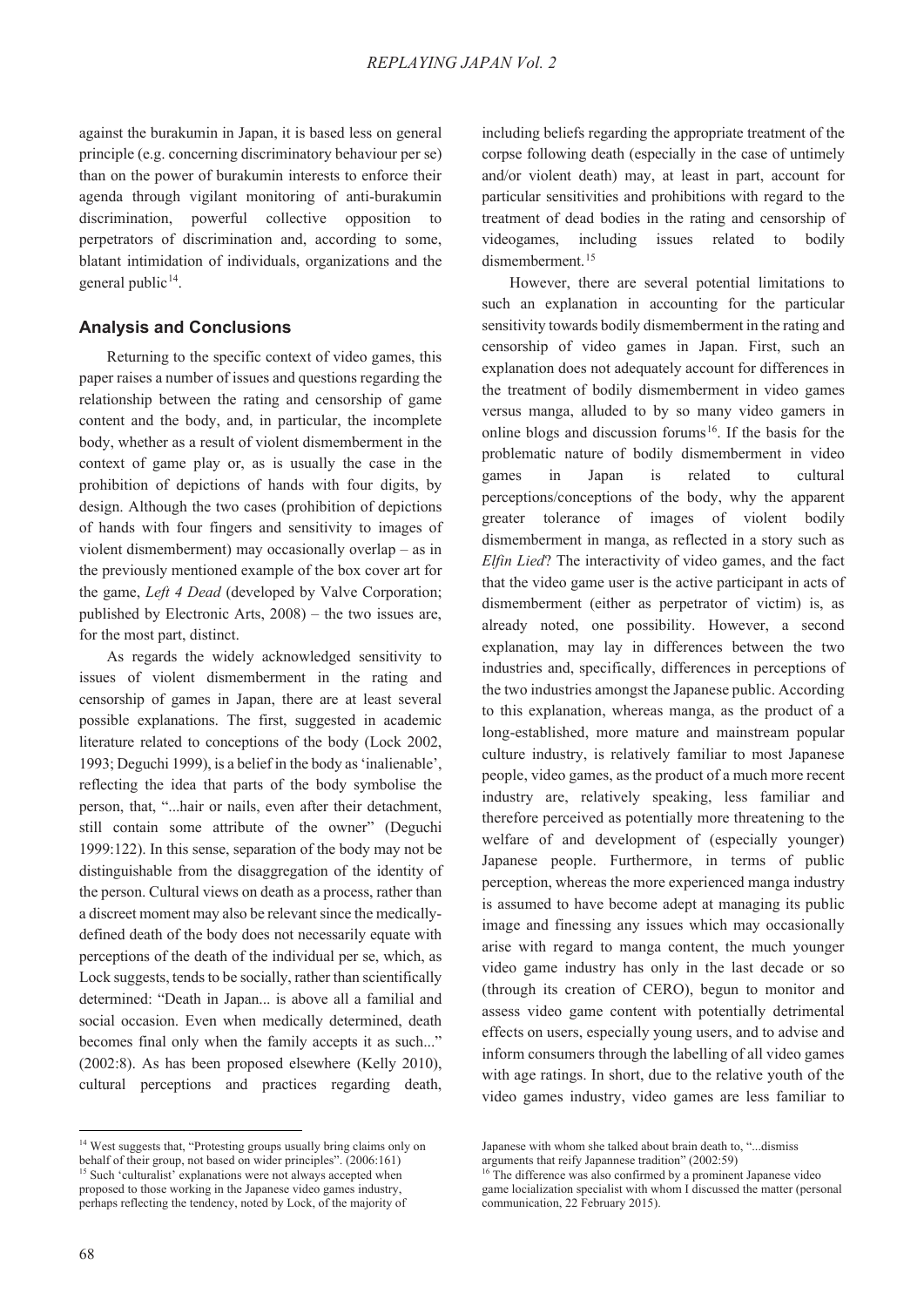many Japanese than manga and are therefore treated as potentially more risky and suspicious, a view which has almost certainly been reinforced by critical coverage of video games in the mass media since at least the mid-1990s. In this sense, the creation of CERO and development of a system for the rating and censorship of games in Japan involved a coalescence of at least two factors: (1) an international consensus (or consensus in a number of different video game markets simultaneously) - precipitated by advances in computer graphics technology resulting in increasingly realistic renderings of violent and sexual content – that a system for assessing and labelling video games on the basis of content was both necessary and desirable, and, (2) as Leheny suggests, a general sense of crisis and social malaise in the 1990s, nourished, in part, by a belief in the growing problem of "out-of-control youth", which urgently needed to be addressed.

With specific reference to the prohibition against the depiction of a human hand with only four digits, whether the result of mutilation or design, this can only be fully elucidated with reference to the historical problem of social discrimination against the burakumin and, as I hope this paper has at least hinted, the problem probably has much more to do with loss of face on behalf of organizations and individuals at risk of being labelled as discriminatory by burakumin rights organizations and criticized in the mass media than it does with loss of fingers. More broadly, an exploration of the prohibition against depictions of hands with four digits in the Japanese entertainment media also contributes to an understanding of the asymmetry of the system for the rating and censorship of videogames in Japan and, more specifically, the fact that some issues in the assessment of video game content matter much more than others. With reference to the depiction four-digit hands, as West suggests, the basis for the prohibition is primarily political, stemming from the fact that such imagery would likely become the target of powerful protest from the Buraku Liberation League and related organizations. It is also, for West, the existence of such a powerful political lobby which accounts for the stark differences in the treatment of discrimination against the burakumin versus other groups. As West comments - with reference to a recent court decision, upon reissuance of *Little Black Sambo*, that stereotypically racist pictures of a dark-skinned boy being chased by a tiger (which were the basis for cessation of publication in 1988) were "not discriminatory" – "Well of course not, for what powerful Japanese group would protest such a thing?" (2006:161). As a final observation, as I hope this paper has

demonstrated, the basis for the prohibition against the depiction of four-digit hands in the context of video game rating and censorship is, essentially, the same as the initial impetus for the creation of a system for the rating and censorship of videogames: fear of negative criticism in the mass media and public loss of face.

## **Acknowledgement**

The author would like to acknowledge The Great Britain Sasakawa Foundation and the Daiwa Anglo-Japanese Foundation for financial support of the research upon which this paper is based and to gratefully recognize the assistance of representatives of video games industries in Japan, the United Kingdom and the United States who were generous with their time and in sharing their knowledge and experience. Special thanks to the organizers of the Game Developers Conference (GDC) in San Francisco and Develop:Brighton in the United Kingdom for facilitating my participation in several of their annual events, to my friend, Mr. H., for facilitating my attendance of the Tokyo Games Show (TGS) in 2017 and for informing this paper in other ways, to academic colleagues who, whether knowingly or unwittingly, have stimulated my thinking on this topic. Finally, I am also grateful to the anonymous reviewers of this paper for their insightful and constructive feedback and suggestions of relevant sources in Japanese.

## **References**

- Adams, Ernest. 2014. *Fundamentals of Game Design (3rd Edition)*. Berkeley: New Riders.
- Allison, Anne. 1996. *Permitted and Prohibited Desires: Mothers, Comics and Censorship in Japan*. Boulder, CO & Oxford: Westview Press.
- Altarac, Shari Ross. 2007. "The Adaptation of U.S.Television Programs in Foreign Markets: How Japanese and France Put Their Distinctive Spin on The Simpsons*.*" Ph.D. diss., University of California, Santa Barbara.
- Anonymous member of Executive committee of B.L.L. 1985. "Relating my experiences of discrimination, Part(V): Superior officer in my job makes discriminative remarks." *Buraku Liberation News*, No. 25 (May): 7.
- BBC News, 20 April 2000. "Bob the Builder fixed for Japan."
- http://news.bbc.co.uk/1/hi/entertainment/720419.stm Blacking, John, ed. 1977. *The Anthropology of the Body*.

London and New York: Academic Press.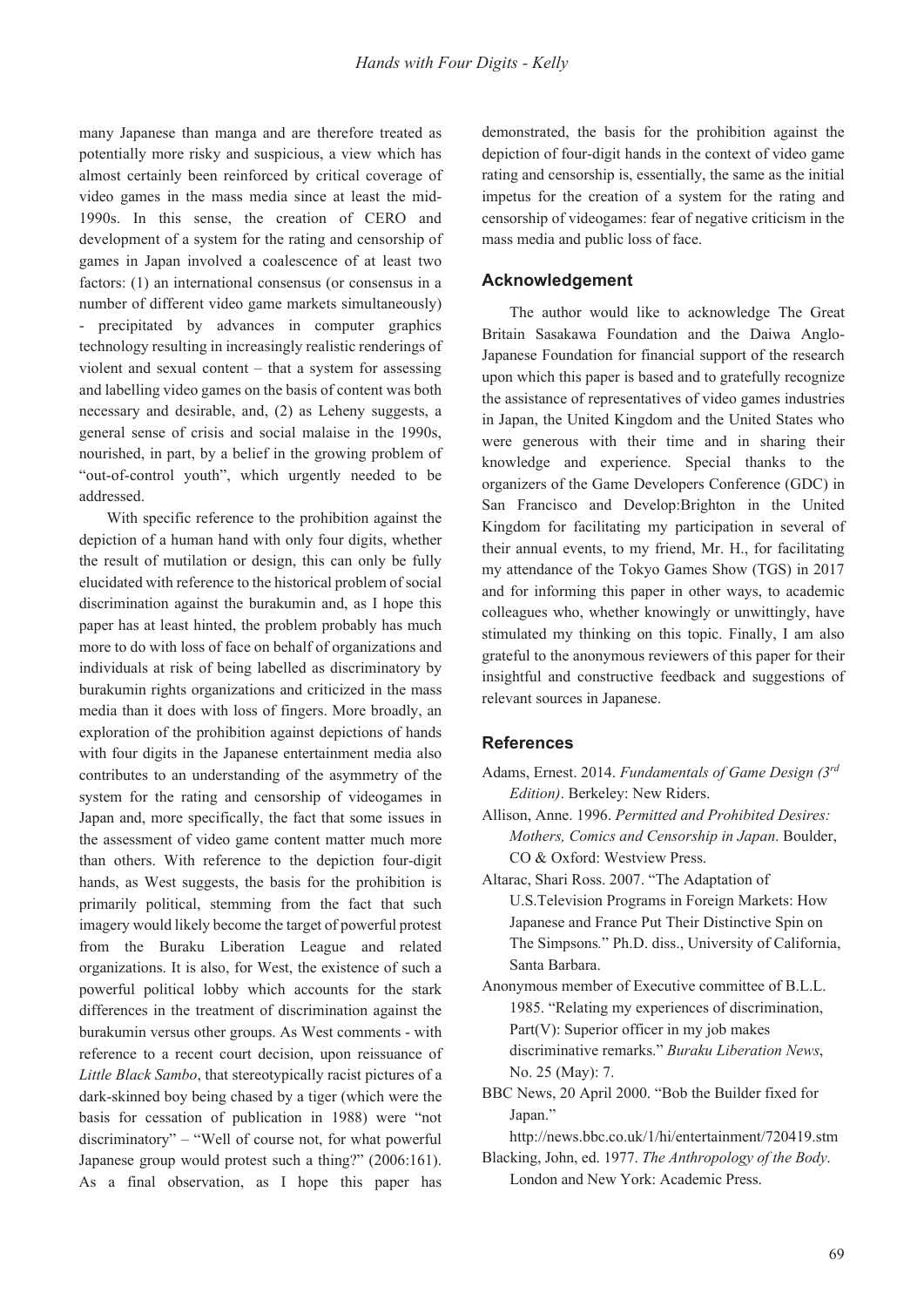- Boellstorff, Tom. 2011. "Virtuality: Placing the Virtual Body: Avatar, Chora, Cypherg." In *A Companion to the Anthropology of the Body and Embodiment*, edited by Frances Mascia-Lees, 504-20. Chichester & Malden, Mass.: Wiley-Blackwell.
- Crick, Timothy. 2011. "The Game Body: Toward a Phenomenology of Contemporary Video Gaming." *Games and Culture* 6(3): 259-69.
- Deguchi Akira. 1999. "Organ Transplantation, Identity, and the Imagined Community." *Journal of the Anthropological Society of Oxford (JASO)*: 30 (2): 119-130.
- Endo Masanobu. 2012. Video game design lecture by Masanobu Endo.
- Fowler, Edward. 2004. "The Buraku in Modern Japanese Literature: texts and contexts." In *Race, Ethnicity and Migration in Modern Japan: Indigenous and Colonial Others*, edited by Michael Weiner, 21-59. London: Routledge.
- Gee, James Paul. 2008. "Video Games and Embodiment." *Games and Culture* 3(3-4): 253-263.
- Gottlieb, Nannette. 2006. *Linguistic Stereotyping*. Abingdon: Routledge.
- Hutchinson, Rachael. 2013. *Negotiating Censorship in Modern Japan*. Abingdon & New York: Routledge.
- Katayama Sen. 1924. "The Eta Movement: A Strong Revolutionary Factor in the Coming Struggle for Proletarian Emancipation in Japan." *The Communist International* 28:118-28.
- Kelly, William H. 2010. "Censoring Violence in Virtual Dystopia: Issues in the Rating of Video Games in Japan and of Japanese Video Games Outside Japan." In *Utopic Dreams and Apocalyptic Fantasies*, edited by J. Talmadge Wright, D.G. Embrick and A. Lukacs, 21-59. Lanham, MD: Lexington Books.
- Kobayashi Kenji. 2011. *Sabetsugo fukaigo*  [Discriminatory and Offensive Words]. Tokyo: Ningen Shuppan.
- Leheny, David. 2006. *Think Global, Fear Local: Sex, Violence, and Anxiety in Contemporary Japan*. Ithaca, NY: Cornell University Press.
- Lock, Margaret. 1993. "Cultivating the Body: Anthropology and Epistemologies of the Bodily Practice and Knowledge." *Annual Reviews of Anthropology* 22: 133-155.

\_\_\_\_\_\_\_\_. 2002. *Twice Dead: Organ Transplants and the Reinvention of Death.* Berkeley and Los Angeles: University of California Press.

\_\_\_\_\_\_\_\_. 2000. "On dying twice: culture, technology and the determination of death." In *Living and Working* 

*with the New Medical Technologies: Intersections of Inquiry*, edited by Margaret Lock, A. Young and A. Cambrosio, 233-62. Cambridge: Cambridge University Press.

- Martinez, D.P., ed. 1998. *The Worlds of Japanese Popular Culture: Gender, Shifting Boundaries and Global Culture.* Cambridge: Cambridge University Press.
- Moore, Henrietta. 2012. "Avatars and Robots: The Imaginary and the Socialities of the Inorganic." *Cambridge Anthropology* 30 (1): 48-63.
- Murray, Craig D. and Judith Sixsmith. 1999. "The Corporeal Body in Virtual Reality." *Ethos* 27 (3): 315-43.
- Neary, Ian. 1989. *Political Protest and Social Control in Pre-war Japan: The Origins of Buraku Liberation.*  Manchester: Manchester University Press.
- Noguchi Michihiko. 1989. Japanese Minorities: Discrimination and the Buraku. *Bulletin of Dowamondai* 12:75-99.
- Onishi Nirimitsu. 2009. "Japan's Outcasts Still Wait for Acceptance." *New York Times*, January 15, 2009. https://www.nytimes.com/2009/01/16/world/asia/16o utcasts.html
- Orbaugh, Sharalyn. 2007. *Japanese Fiction of the Allied Occupation: Vision, Embodiment, Identity*. Leiden: Brill.
- Raeside, James. 2007. "The Burakumin as 'Other' in Noma Hiroshi's Circle of Youth". In *Representing the Other in Modern Japanese Literature: A Critical Approach*, edited by Rachael Hutchinson and Mark William, 145-64. London and New York: Routledge.
- Schoenberger, Karl. 1990. "Curtain Parts on Japan's Unmentionable
- Community: Discrimination: The low caste group tries to suppress a controversial book pointing out its isolation." *Los Angeles Times*, October 14 October, 1990. https://www.latimes.com/archives/la-xpm-1990-10-14-mn-3611-story.html
- Schodt, Frederick L. 2007. *The Astro Boy Essays: Osamu Tezuka, Mighty Atom, and the Manga/Anime Revolution*. Berkeley, CA: Stone Bridge Press.
- Siniawer, Eiko Maruko. 2008. *Ruffians, Yakuza, Nationalists: the violent politics of modern Japan, 1860-1960*. Ithaca: Cornell University Press.
- Sterngold, James. 1994. "Ideas & Trends; Fear of Phrases." *New York Times*, December 18, 1994. https://www.nytimes.com/1994/12/18/weekinreview/ ideas-trends-fear-of-phrases.html